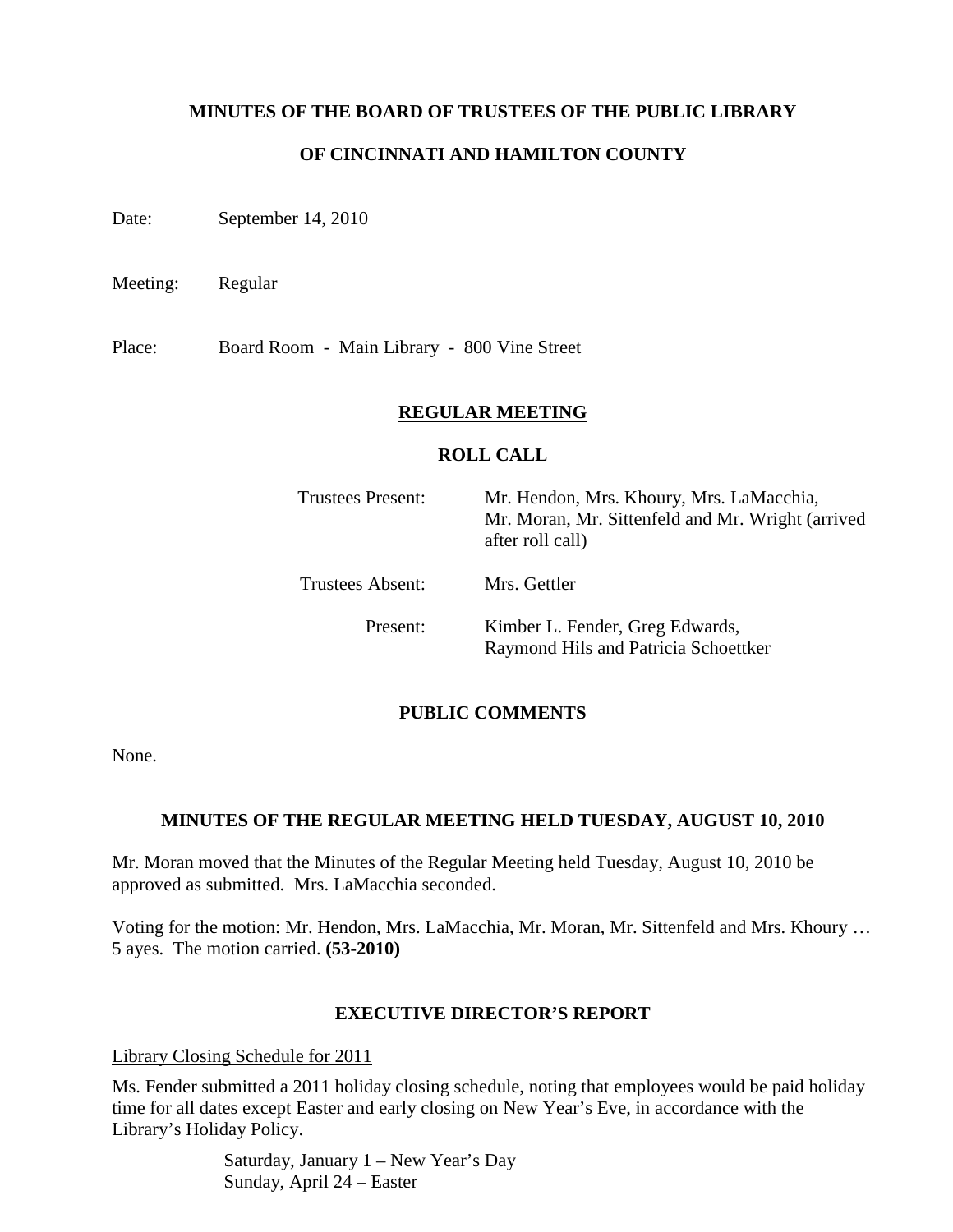Monday, May 30 – Memorial Day Monday, July 4 – Independence Day Monday, September 5 – Labor Day Thursday, November 24 – Thanksgiving Day Saturday, December 24 – Christmas Eve Sunday, December 25 – Christmas Day Saturday, December 31 – New Year's Eve close at 6:00 p.m. (Regular Schedule) Sunday, January 1, 2012 – New Year's Day

### Board Meeting Dates for 2011

Ms. Fender submitted dates for the 2011 Regular Meetings of the Board of Library Trustees. All meetings begin at 9:15 a.m. and are held at the Main Library.

> Tuesday, January 11, 2011 (Annual and Regular) Tuesday, February 8, 2011 Tuesday, March 8, 2011 Tuesday, April 12, 2011 Tuesday, May 10, 2011 Tuesday, June 14, 2011 NO JULY MEETING Tuesday, August 9, 2011 Tuesday, September 13, 2011 Tuesday, October 11, 2011 Friday, November 11, 2011 Tuesday, December 13, 2011

Ms. Fender reported that:

Plaque Honoring Charles Anness

• a plaque commemorating the contributions of Charles Anness will be installed at the Delhi Township Branch on October 12.

Mr. Wright arrived.

## Peter Block Gift of Brian Joiner Artwork

• author and consultant Peter Block has offered the Library a gift of two paintings by local artist Brian Joiner that explore themes related to African-American heritage. Sharing photos of the paintings, she advised that staff has identified possible display locations at the Main Library. She noted that the Library's Acquisition of Art policy requires Board approval prior to acceptance.

## OLC Action Councils

- three Library staff members were recently elected to leadership roles within the Ohio Library Council for two-year terms beginning January 2011:
	- Mary Bennett-Brown, Human Resources Director Management and Administration Division Action Council
	- Tara Kressler, Branch Manager, Symmes Township Branch Outreach and Special Services Division Action Council
	- Phyllis Hegner, Community Relations Manager, Public Relations Marketing and Public Relations Divisions Action Council.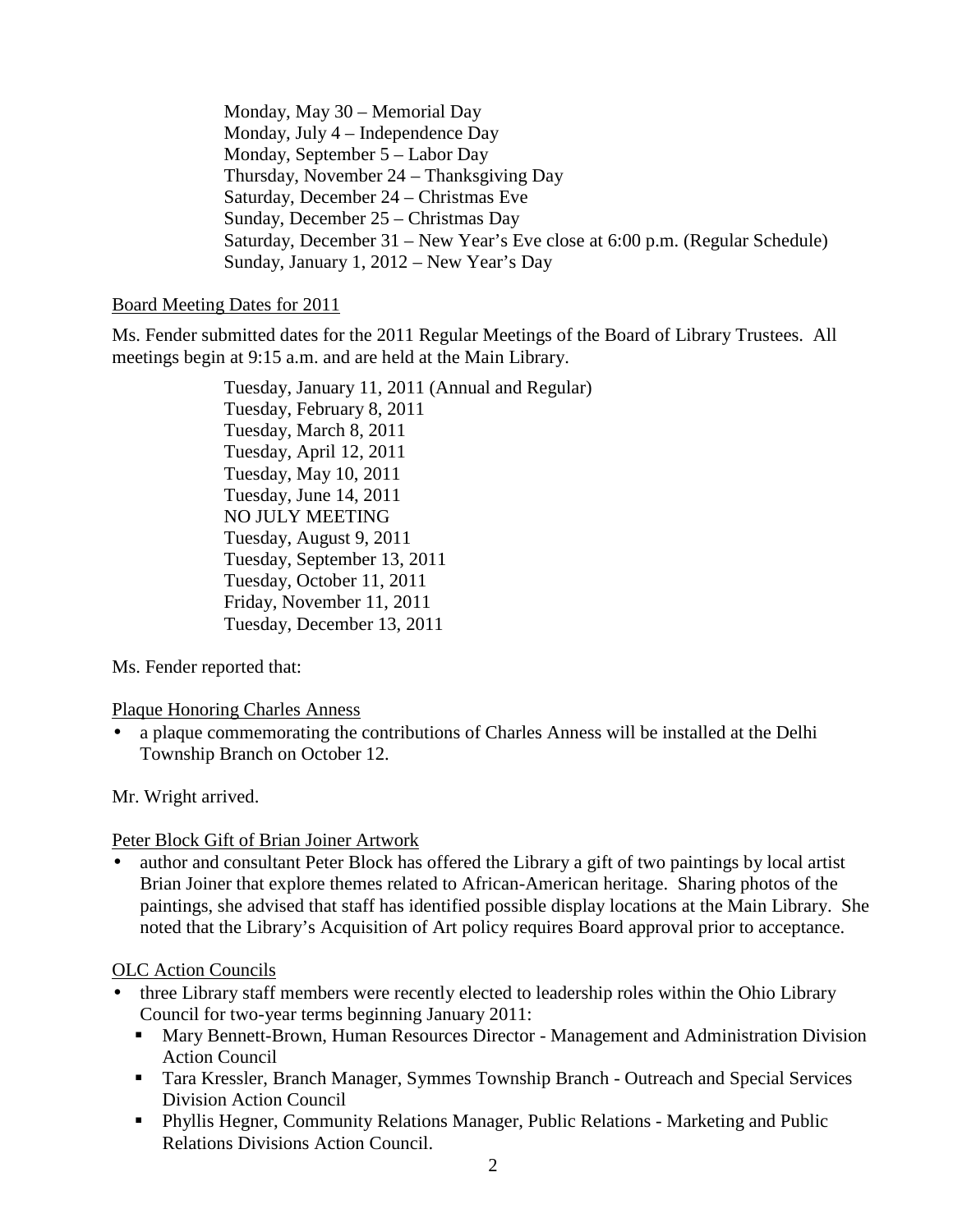# Cathy Wilkymacky - 2011 OLC Conference Program Chair

• Cathy Wilkymacky, Library Services Manager – West Region, has been asked to serve as Program Chair (responsible for selecting the presenters and topics) for the 2011 Ohio Library Council Conference in Toledo, Ohio.

# MVP Awards

• MVP awards were presented to two staff members: Jenell Thomas, Administrative Assistant, Fiscal Office, and Nimat Martin, Library Services Assistant, Children's Learning Center.

# The Black Dove

• a scene for a new feature film entitled "The Black Dove" will be shot in the Genealogy and Local History Department in the Main Library on September 24 or 25.

# United in Sharing Campaign

• the Library's annual United in Sharing Campaign from September 23 – October 15 will solicit staff contributions to three organizations: United Way, Community Shares and the Library Foundation's Annual Fund. This year we are asking all staff to contribute \$3 per pay period, \$1 to each organization. A United Way supporter will be matching all new or increased donations. We hope to increase both the number of staff participating and the amount raised.

# Media Reports on Bedbugs

• following a report in *Time* on the prevalence of bedbugs in Cincinnati, a Library staff member contacted the media with allegations that the Library was infested with bedbugs. Media reports followed in the *Cincinnati Enquirer* and on local television channels. WLWT submitted a substantial public records request and, despite receiving those documents the following day, erroneously reported bedbugs at the Anderson Branch.

Talking points were issued to provide staff with accurate information to share with concerned patrons. Staff at every location is taking required training. As a precautionary measure, we have contracted with Orkin to inspect every branch and the Main Library.

Bedbugs can enter the Library either through returned materials or on the personal belongings of someone in the Library. Library Services and Custodial staff have been diligent in visually inspecting materials and applying treatment when a bedbug is sighted. These actions have been successful in preventing the spread of bedbugs throughout the Library.

Mr. Moran moved that the Executive Director's Report be approved as submitted, including the 2011 closing schedule, 2011 Board meeting dates and gift of Brian Joiner artwork. Mr. Wright seconded.

Voting for the motion: Mr. Hendon, Mrs. LaMacchia, Mr. Moran, Mr. Sittenfeld, Mr. Wright and Mrs. Khoury … 6 ayes. The motion carried. **(54-2010)**

# **LIBRARY SERVICES AND ADMINISTRATION COMMITTEE REPORTS**

# **LIBRARY SERVICES**

Mrs. LaMacchia introduced Donna Barkley, manager of the Mt. Healthy Branch.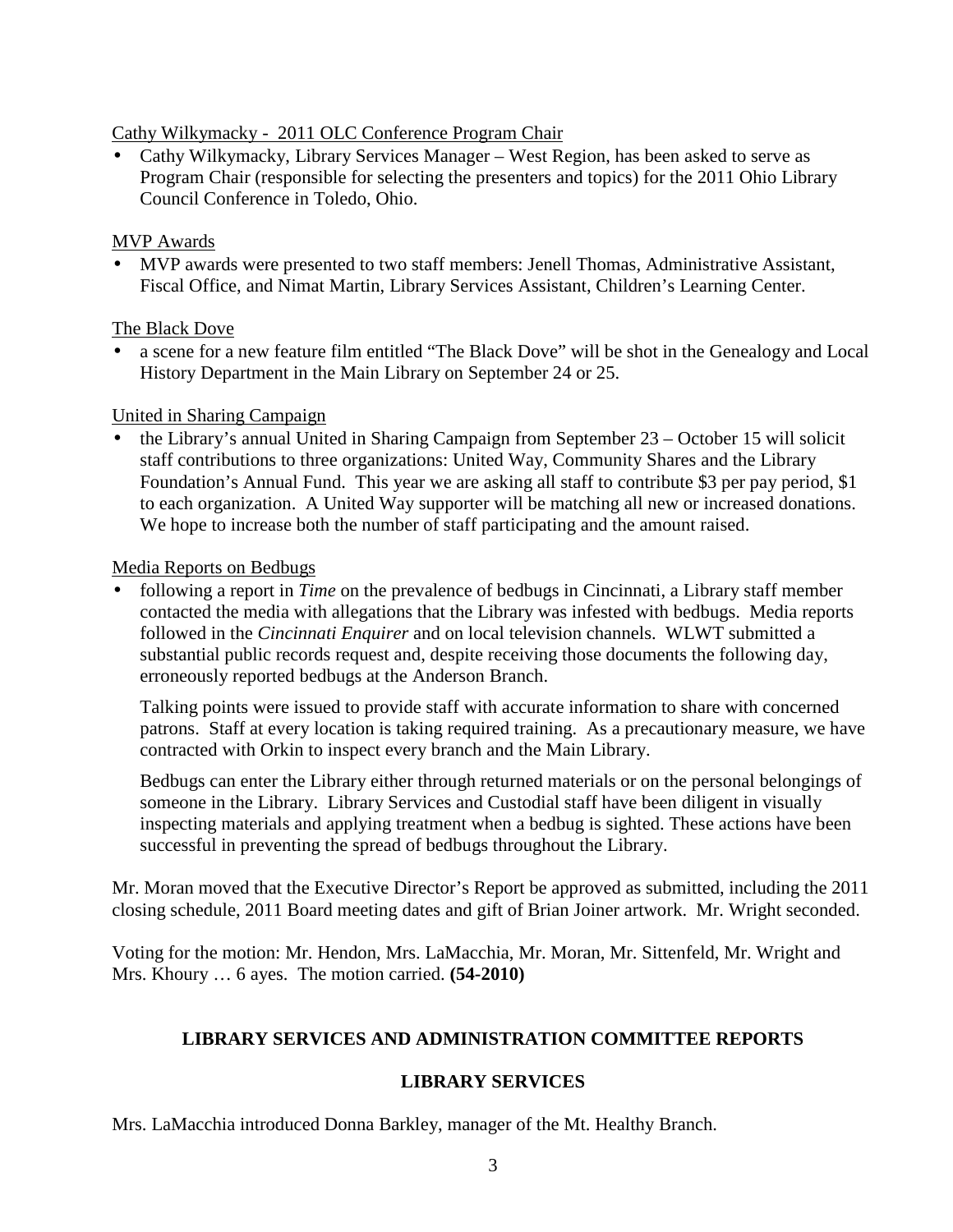# Mt. Healthy Branch – Self-Check and Early Literacy Station

Donna Barkley spoke to the Board about the Mt. Healthy Branch, specifically two important tools the branch received this year that have enhanced their service offerings to the community – self-check machines and an Early Literacy Station. The self-checks have provided a level of privacy for customers and have freed-up branch staff to be more available for customers. 83% of checkouts in August were completed via self-checkout. The Early Literacy Station (made possible by a bequest from the estate of Wayne Wilkinson) is an all-in-one computer workstation with educational software designed to provide preschool and early elementary children with interactive learning opportunities.

## Books by the Banks

Greg Edwards reported that the 4<sup>th</sup> annual Books by the Banks: Cincinnati USA Book Festival will take place on October 2 at the Duke Energy Center and will feature over 100 national, regional, and local authors, book signings, author panels and other activities. In addition to well-known local names such as Sharon Draper, Will Hillenbrand, and Loren Long, nationally-recognized, bestselling authors will also attend, including Curtis Sittenfeld, Augusten Burroughs, Katherine Howe, and Alex Heard. The K12 Kids Corner will feature family-friendly programming. This year, the Clermont County Public Library joined the partner libraries involved in planning the Festival and the Cincinnati Enquirer joined the team of media partners.

## "Sneak Peeks"

Mrs. LaMacchia noted that each new book published has a release date - the date it is available for sale in bookstores and the date libraries can make it available for cardholder checkout. To build excitement for upcoming titles and increase holds and eventual circulation, a new initiative called "Sneak Peeks" is being developed to better market upcoming releases. The marketing initiative will include promotion of upcoming releases through signage and displays at all locations, coordinated promotion on the Library's web page, Twitter and Facebook accounts, through *Links* and *eLinks*, and with coordinated programming. The initial launch will take place in October or early November.

Greg Edwards reported that:

## New Project Teams – Collection Development and Programming Standards

• project teams are being formed to look at two important service areas: collection development and programming. With our move to floating collections where no agency "owns" their collection, a system-wide profile is needed to develop a collection meeting the needs of the entire system of users, not just those of individual branches. A second team will be charged with developing programming standards, including defining the appropriate type and number of programs, the best methods for promotion and methods for measuring effectiveness. Recommendations will be implemented in January 2011.

## Catalog Changes – Locating Downloadables

• the Downloadable project team recommended making it easier for customers to locate downloadable titles while searching the Library's online catalog. To that end, two enhancements went live in August  $- (1)$  a limit box on the initial search screen of the catalog allowing customers to limit results to only downloadable titles and (2) a "Downloadable" shelf location making it easier for customer to differentiate a downloadable title from print, A/V, etc.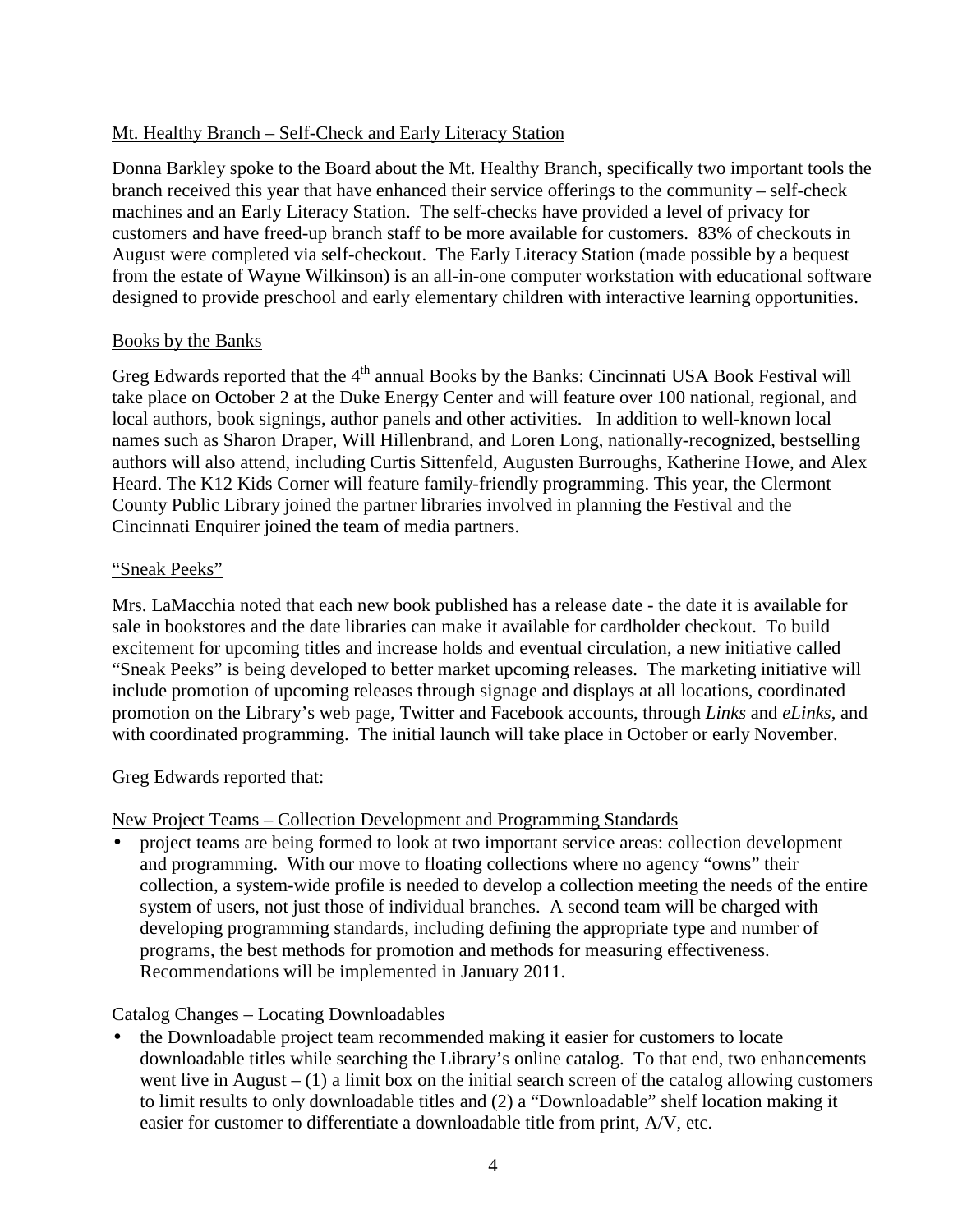### Mrs. LaMacchia reported that:

### Programs and Exhibits of Note

- author Gregory Maguire will visit the Main Library's Reading Garden Lounge on September 21 to discuss the creation of his *Wicked* series.
- the Library and the Friends are partnering with Xavier University to present *A Cup of Tea with Greg Mortenson*. Mr. Mortenson, co-author of *Three Cups of Tea: One Man's Mission to Promote Peace, One School at a Time*, will speak at the Cintas Center on the campus of Xavier University on September 29 and the Library is promoting the visit, serving as a distribution point for event tickets.
- in partnership with Cincinnati Museum Center, the Library is presenting the America, I AM Reading Program. America I AM: The African American Imprint is a four-year touring museum exhibition that celebrates African American contributions to this country. The Library will offer vouchers for one free admission to the exhibit to children and teens who read a book about African or African American history and culture. The program will run from October 1- November 30.

Mrs. LaMacchia reported that the Library Services and Administration Committee met on September 13. Elizabeth H. LaMacchia, William J. Moran and Robert G. Hendon were present, along with Kim Fender and Greg Edwards. She presented two Committee recommendations:

### Revision to Board Bylaws

1. that the Board Bylaws be revised to delete the provision for officer succession. The Bylaws, with this revision, are as follows:

### **BYLAWS BOARD OF TRUSTEES THE PUBLIC LIBRARY OF CINCINNATI AND HAMILTON COUNTY**

### **ARTICLE I**

Section 1. The name of this library system is "The Public Library of Cincinnati and Hamilton County" and it is governed by a seven-person board of trustees ("Board") who are appointed in accordance with law.

Section 2. These bylaws shall constitute the rules of the Board with respect to the conduct of official business. Such rules shall equally be applicable to all committees and special committees of the Board.

#### **ARTICLE II**

Section 1. All meetings of the Board and its committees shall be open to the public but subject to the special provisions provided in Ohio Revised Code Section 121.22 or successor provision thereto; the holding of nonpublic executive sessions shall be in compliance with Ohio Revised Code, Section 121.22(G) or successor provision thereto.

Any person wishing to address the Board shall be required to sign in, providing both name and residence address. Except in unusual cases approved by the Board speakers shall be limited to three minutes.

Section 2. The annual meeting of the Board for purposes of electing officers for the year shall be held in January of each year and may be held simultaneously with a regular January meeting of the Board. The time and place of all regularly scheduled meetings of the Board and of committee meetings, and the time, place and purpose of all special meetings of the Board shall be posted on the customary notice board at the Main Library at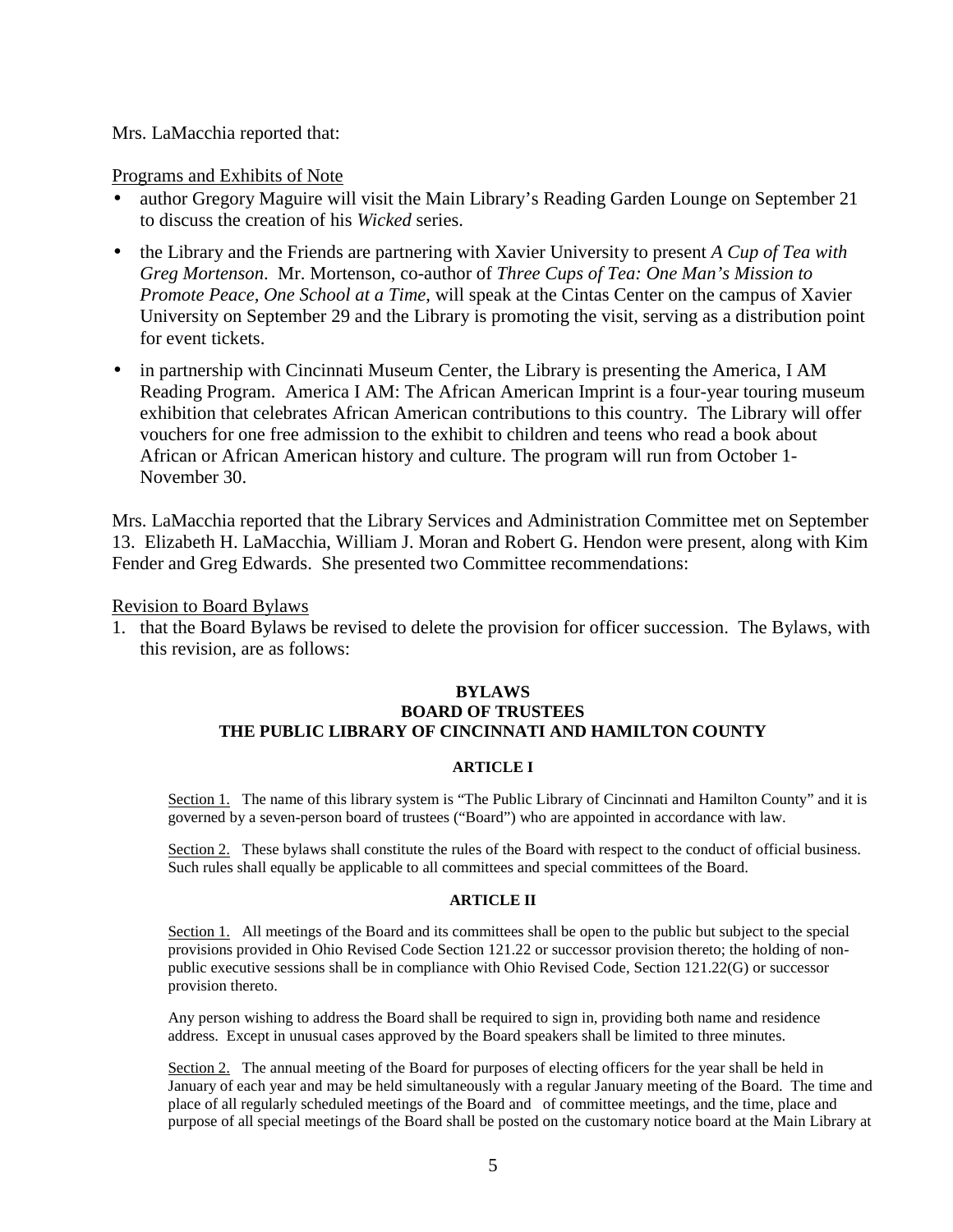least 24 hours prior to any meeting, excepting emergency meetings which are subject to the provisions of Ohio Revised Code Section 121.22(F) or successor provision thereto.

Any person, upon request and payment of a reasonable fee, may obtain reasonable advance notification of all meetings at which any specific type of public business is to be discussed. Advance notification shall include, but is not limited to, mailing the agenda of meetings to all subscribers on a mailing list or mailing notices in selfaddressed, stamped envelopes provided by the requesting person.

Section 3. The order of business at all meetings of the Board and of committees of the Board shall be determined from time to time by the Board or the particular committee as the case may be.

Section 4. For the purpose of transacting any business, a quorum is a majority of the full membership but subject to the special provisions provided in Ohio Revised Code Section 375.35 or successor provision thereto.

#### **ARTICLE III**

Section 1. The officers of the Board shall consist of a President, a Vice President, and a Secretary and each of whom shall be elected at the annual meeting for a period of one (1) year or until his or her successors are chosen and qualified.

Section 2. The President shall preside at all meetings of the Board, shall appoint the standing committees for a year of which he or she shall be a member ex-officio without the right to vote, shall appoint all special committees unless otherwise provided, and shall perform such other duties as by custom or law devolve upon him or her but provided that all committee appointments shall be subject to ratification and approval by the Board.

Section 3. The Vice-President shall perform the duties of the President in the latter's absence.

Section 4. The Secretary shall perform the usual duties pertaining to the office.

Section 5. A vacancy in any office may be filled at a special election held at the next regular or special meeting of the Board immediately following the occurrence of the vacancy. An officer elected to fill a vacancy shall hold that office for the balance of the year.

#### **ARTICLE IV**

Section 1. The standing committees of the Board shall be: Community and Public Relations Development Facilities Finance and Audit Legislative Affairs and Law Library Services and Administration

The committees shall consist of at least 3 members each, the number of the membership of which shall be fixed from time to time by the President. The President shall annually submit for Board approval the Committee appointments. Meetings shall be held on call of the respective chairman, or on call of two members thereof.

| Section 2 | The Committee on Community and Public Relations is charged with reviewing and<br>recommending to the Board matters concerning the development and implementation<br>of the Public Relations Program of the Public Library of Cincinnati and Hamilton<br>County.            |
|-----------|----------------------------------------------------------------------------------------------------------------------------------------------------------------------------------------------------------------------------------------------------------------------------|
| Section 3 | The Committee on Development is charged with reviewing and recommending to the<br>Board matters concerning the fundraising programs of the Public Library of<br>Cincinnati and Hamilton County.                                                                            |
| Section 4 | The Committee on Facilities is charged with reviewing and recommending to the<br>Board matters concerning library facilities, including buildings and property, and for<br>reviewing master planning of facilities as they relate to comprehensive, long-term<br>planning. |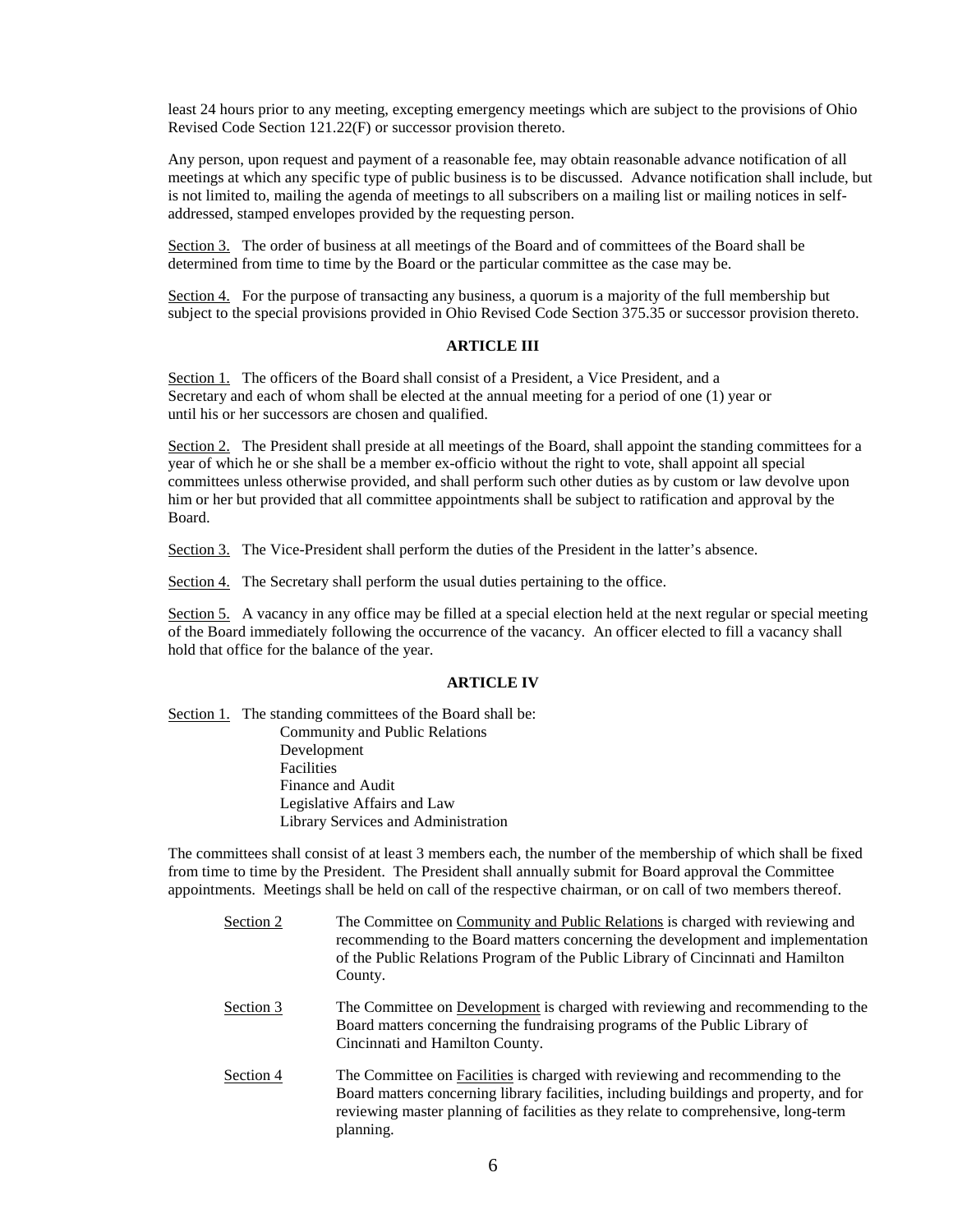| Section 5 | The Committee on Finance and Audit is charged with reviewing and recommending<br>to the Board an annual budget and for the presentation of that budget to the Hamilton<br>County Budget Commission. The committee also reviews and recommends fiscal<br>policies, reviews audit results, assures that audit recommendations are appropriately<br>addressed, and serves as a liaison between Library management and auditors.     |
|-----------|----------------------------------------------------------------------------------------------------------------------------------------------------------------------------------------------------------------------------------------------------------------------------------------------------------------------------------------------------------------------------------------------------------------------------------|
| Section 6 | The Committee on Library Services and Administration is charged with reviewing<br>and recommending to the Board matters that deal with the Board, with the provision<br>of library service, including books and materials, and with the overall administrative<br>objectives of the Library. The committee also reviews and recommends personnel<br>policies.                                                                    |
| Section 7 | The Committee on Legislative Affairs and Law is charged with reviewing and<br>recommending to the Board matters concerning local, state and Federal legislation,<br>including funding; the advice and opinion of the Hamilton County Prosecuting<br>Attorney and other legal counsel, and policies relating to collective bargaining as they<br>relate to the operation of the Public Library of Cincinnati and Hamilton County. |

#### **ARTICLE V**

Section 1. At the annual meeting the Board shall appoint and fix the compensation of the Executive Director who shall be the chief executive of the library and whose title alternatively may be Director/Librarian. This person shall devote his or her entire time to the duties of the office and, under the supervision and control of the Board, shall have complete charge of the Library.

The Executive Director shall be expected to attend all meetings of the Board and to meet with all committees the President may appoint, excepting those the President shall order otherwise.

At each regular monthly meeting the Executive Director shall ensure that the operation and progress of the Library is reported to the Board. A similar report, covering the preceding calendar year, shall be presented each January at the regular or annual meeting.

Section 2. At the annual meeting, the Board shall elect and fix the compensation of a Fiscal Officer, who shall serve as the clerk of the Board and treasurer of the library funds, subject to the special provisions provided in Ohio Revised Code Sections 3375.32 and 3375.36 or successor provisions thereto.

The Fiscal Officer shall maintain a complete file of all instruments and documents of a permanent nature relating to the library and the Board. This person shall attend meetings of the Board and generally perform those duties delegated to the Clerk-Treasurer by action of the Board.

#### **ARTICLE VI**

The use of the library system and the privileges thereof shall be governed by regulations therefore as may from time to time be adopted by the Board of Trustees.

#### **ARTICLE VII**

The Trustees shall comply in all respects with the civil and criminal provisions of the Ohio Revised Code relating to conflicts of interest for public officials.

#### **ARTICLE VIII**

These bylaws may be amended from time to time by the Board of Trustees.

### Revision to Library Card and Circulation Policy

2. that the *Library Card and Circulation Policy* be revised to remove all borrowing limits on CD Books and CD Music and to increase the borrowing limits on holdable DVDs from 10 to 15. The Policy, with these revisions, is as follows: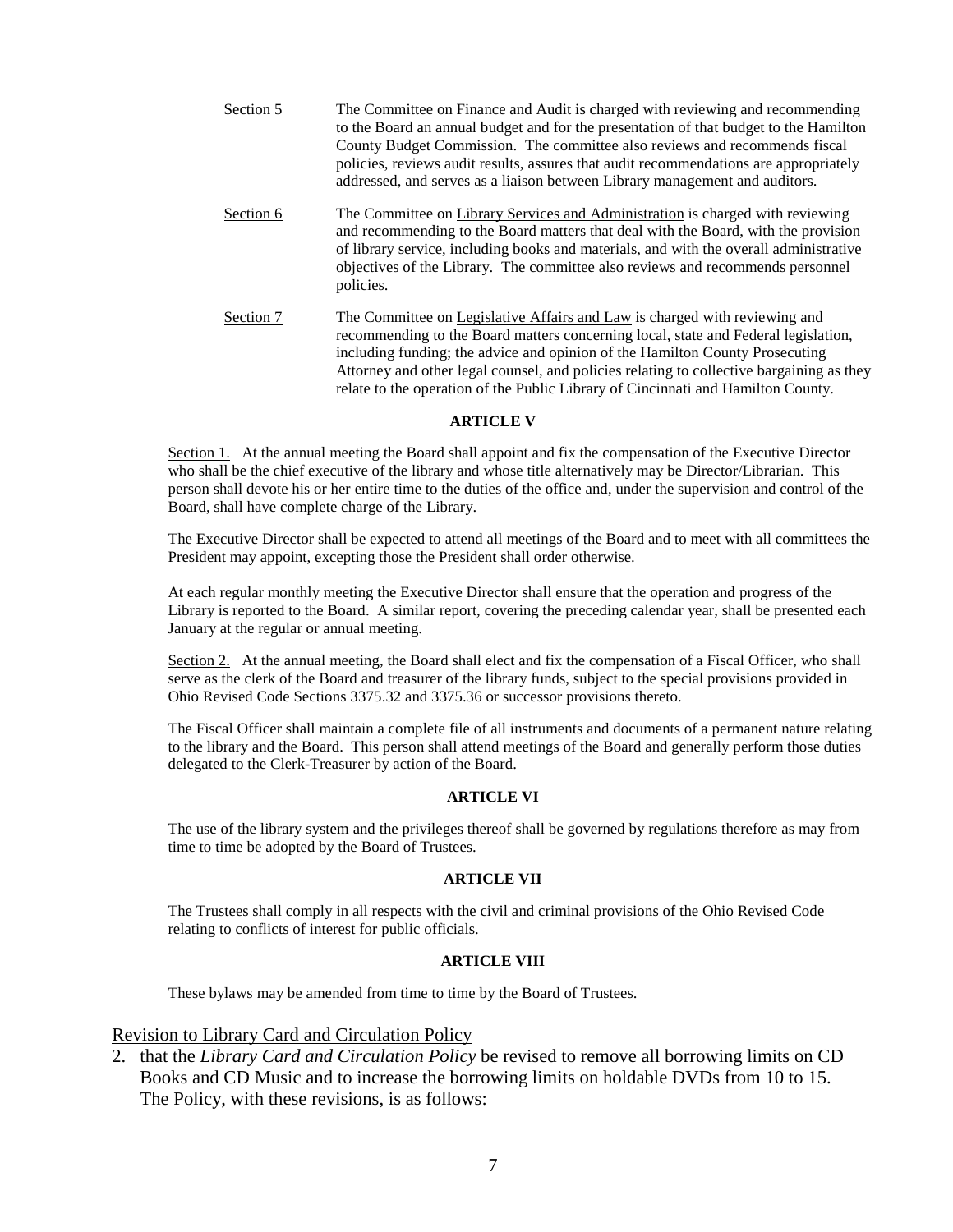### **LIBRARY CARD AND CIRCULATION POLICY**

The Library Card and Circulation Policy governs all aspects of library cards, their use, and the circulation of materials.

#### **LIBRARY CARDS**

Library Cards from the Public Library of Cincinnati and Hamilton County provide access to a wide variety of information and services at the Library. Library Cards remain the property of the Library and usage may be suspended if Library policies or rules of conduct are violated.

Library Cards are free to applicants of any age who meet any of the following criteria:

- Are a resident of the State of Ohio
- Are associated with a member of an Ohio regional library system as a cardholder from a member library
- Are a staff member of the Public Library of Cincinnati and Hamilton County
- Are a temporary/transitional resident of Hamilton County

 Individuals who do not meet the criteria outlined above may purchase a Library Card at the price established in the Library's Table of Fines and Fees.

A Library Card will have one of the following status types:

- Unlimited: access to all circulating materials
- Educator: access to all circulating materials except videocassettes and DVDs, for customers who live or work in the State of Ohio who use library materials in an educational setting and whose personal use cards do not exceed established fine limits.
- Outpatron: access to all circulating materials for customers of the Library's Outreach Services Department
- Honorary: access to all circulating materials for honored members of the community and Library retirees
- Non-Resident Unlimited: access to all circulating materials for customers who purchase a library card
- Limited Juvenile: access limited to Juvenile catalogued material, for customers under the age of 18, at the request of a parent or legal guardian
- Limited No Video: access limited to any Juvenile, Teen, and Adult catalogued material except videocassettes and DVDs, for customers under the age of 18, at the request of a parent or legal guardian
- Non-Resident Limited Juvenile: access limited to Juvenile catalogued material, for customers under the age of 18 who purchase a Library Card, at the request of a parent or legal guardian
- Non-Resident Limited No Video: access limited to any Juvenile, Teen, and Adult catalogued material except videocassettes and DVDs, for customers under the age of 18 who purchase a Library Card, at the request of a parent or legal guardian
- Visitor: access limited to print materials for temporary/transitional customers
- Visitor Juvenile Limited: access limited to Juvenile catalogued material for temporary/transitional customers under the age of 18, at the request of a parent or legal guardian

The Library is unable to restrict access to digital content according to the limitations as outlined above. The various status types do not apply to circulating content delivered digitally.

### *Applying for Cards*

Customers may apply for a library card:

- In person
- Online (Hamilton County residents only)
- By mail (customers with disabilities who are unable to visit the Library or customers who receive service from Outreach Services only)

Individuals who apply in person will receive a card which can be used immediately to access all Library services. Individuals who apply online will receive their card in the mail; until identity and address information are verified in person and a signed application is processed, access is limited to use of online databases.

A parent or legal guardian may fill out the application for an applicant under the age of 18.

Applicants under the age of 18 will be required to complete a new library card application upon turning 18.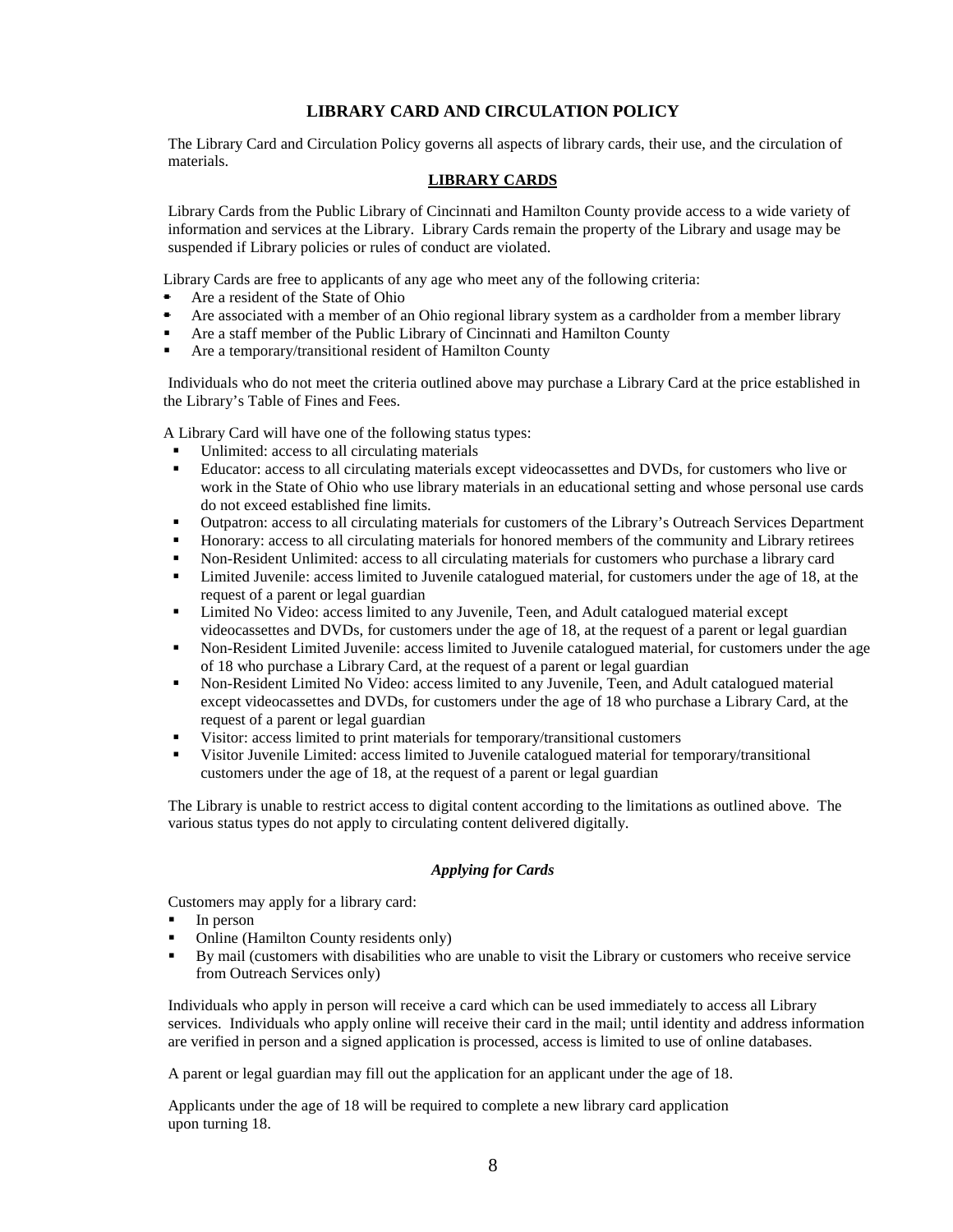Applicants must provide the following information:

- 1. Identity, verified by ID with photograph and name (applicants 18 and over). For applicants under the age of 18, identity verification is required from a parent or legal guardian signing the application. Identity verification is not required for approved school visits or Outreach Services applicants.
- 2. Home address and verification. For applicants under the age of 18, home address verification is required from parent or legal guardian signing the application. Home address verification is not required for approved school visits or Outreach Services applicants.

A home street address must be used on the application; a post office box may be used as an alternate mailing address in addition to the home street address.

- 3. Date of birth
- 4. Signature (a parent or legal guardian must also sign for an applicant under the age of 18)

Applicants must verify the following when appropriate:

If associated with the Ohio regional library system a cardholder from a member library:

- a library card from the member library
- If affiliated with the Ohio regional library system in other approved capacity:
- proof of Ohio regional library system affiliation

If applying for a card with Educator Status:

- verification of employment through:
	- paycheck stub
	- organization ID
	- letter signed by school/organization head on school/organization letterhead

If home schooling and applying for a card with Educator Status:

a home schooling certificate

#### *Renewing Library Cards*

Library cards must be renewed according to card status as follows. All fines and fees associated with the card must be under the unpaid limit as established in the Library's Table of Tines & Fees.

- Unlimited: valid for three years; identity and home address must be verified for renewal
- Educator: valid for one school year; identity, home address, and employment as an educator must be verified for renewal
- Outpatron: valid for one year
- **Honorary: annual renewal is not required**
- Non-Resident Unlimited: valid for one year; identity and home address must be verified for renewal
- Limited Juvenile: valid for three years
- **Limited No Video: valid for three years**
- Non-Resident Limited Juvenile: valid for one year
- Non-Resident Limited No Video: valid for one year
- Visitor: valid for three weeks (may be renewed for additional three week periods indefinitely); identity and home address must be verified for renewal
- Visitor Juvenile Limited: valid for three weeks (may be renewed for additional three week periods indefinitely)

### *Cardholder Responsibilities*

Library cardholders are responsible for all activities surrounding the use of their cards, including: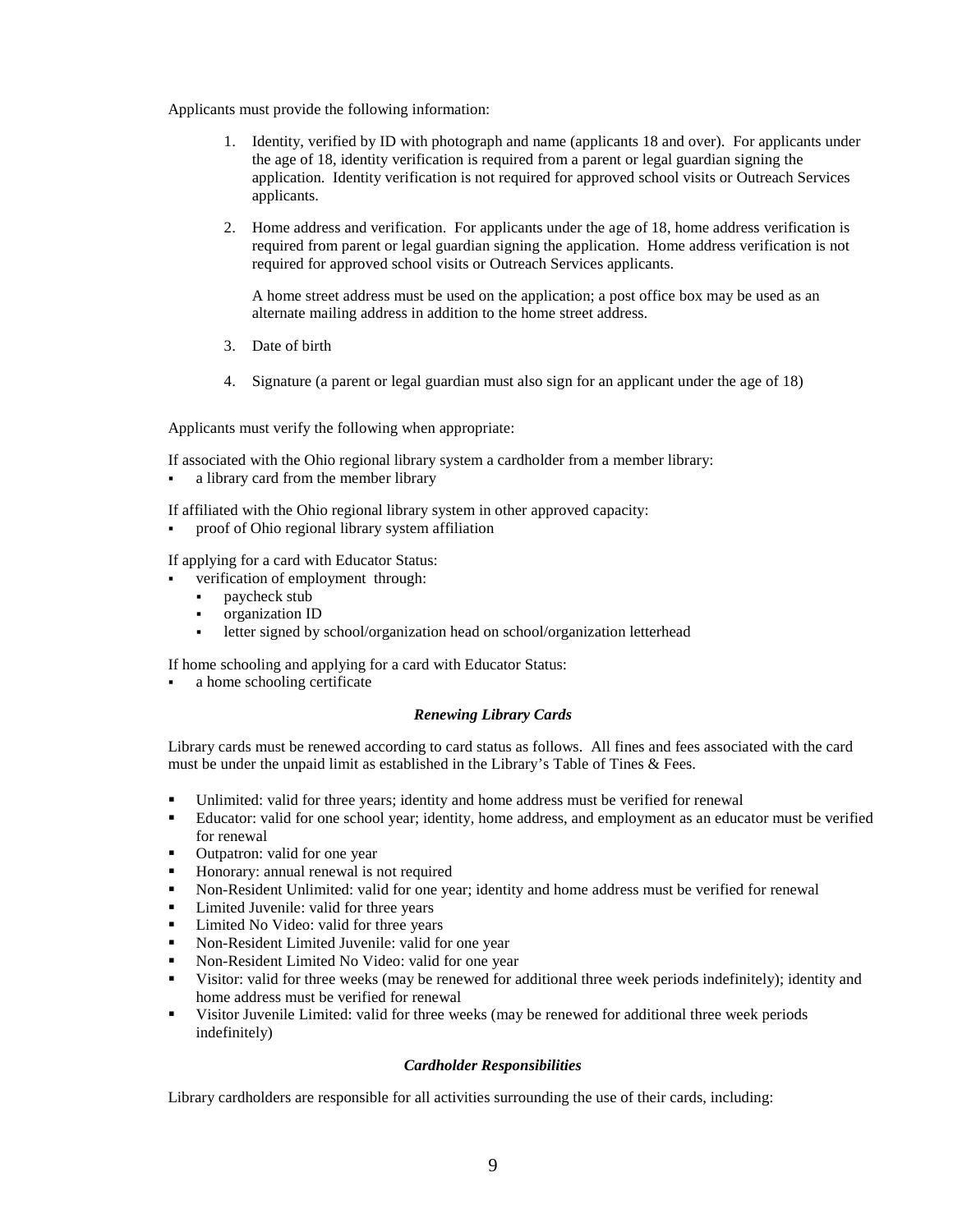- Materials checked out on library cards, including those checked out up to the point a card is reported lost or stolen. Parents/legal guardians are responsible for guiding the selection of materials by their children under the age of 18 and assume responsibility for use of cards for children under the age of 18.
- Payment of fines and fees*.* Borrowing privileges, including the ability to renew items on loan and to place holds, are stopped when fines and fees reach the unpaid limit established in the Table of Fines & Fees. Parents or legal guardians assume responsibility for fines and fees that accumulate on the cards of children under the age of 18.

#### *Retention and Confidentiality of Customer Information*

Library card information and customer circulation records are considered confidential as outlined in the Library's *Confidentiality of Library Patron Record Information* and *Records Retention* Policies.

Customers may check out materials and/or renew materials without presenting their card, but must first provide proof of identity.

Customers may pick up hold materials for family members or other users as authorized in the circulation system.

#### **CIRCULATION**

#### *Loan Periods*

All print materials, audiocassettes, compact discs, playaways, CD-ROMs, LP discs, and slides circulate for 21 days and are renewable 5 times.

New Release Feature DVDs circulate for 4 days and may be renewed once.

All other Feature and Non Feature videocassettes and DVDs circulate for 7 days and may be renewed 5 times. Loan periods and renewal limits for digital material are determined by the provider.

Loan periods may be adjusted to meet special circumstances.

Materials may be renewed in person at any library location, by phone, or online.

An item may not be renewed if:

- It is on hold for another person
- It has reached the renewal limit

#### *Fines*

Library Cards with Unlimited, Honorary, Non-Resident Unlimited, Limited Juvenile, Limited No Video, Non-Resident Limited Juvenile, Non-Resident No Video, Visitor, or Visitor Juvenile Limited status: fines are charged if materials are returned or renewed late, at rates established in the Table of Fines & Fees. Overdue notices may be provided as a courtesy. Fines are charged for each item, for each day beyond the due date, including days the library is closed, and begin accumulating on the first day an item is overdue. Fines per item accumulate to a maximum as established in the Table of Fines & Fees*.* Borrowing privileges, including the ability to renew items on loan and to place holds, are stopped when fines reach the unpaid fine limit established in the Table of Fines & Fees.

Library Cards with Educator status: fines are not charged if materials are returned or renewed late, except for videocassettes and DVDs. Continued failure to return materials borrowed on a Library Card with Educator status will result in suspension of the card.

Library Cards with Outpatron status: fines are not charged if materials are returned or renewed late. Continued failure to return materials borrowed on a Library Card with Outpatron status will result in suspension of the card.

#### *Materials Recovery*

Accounts of customers with overdue materials may be referred to a materials recovery service. A late fee, established in the Table of Fines & Fees, is applied to any account turned over to a collection agency for recovery.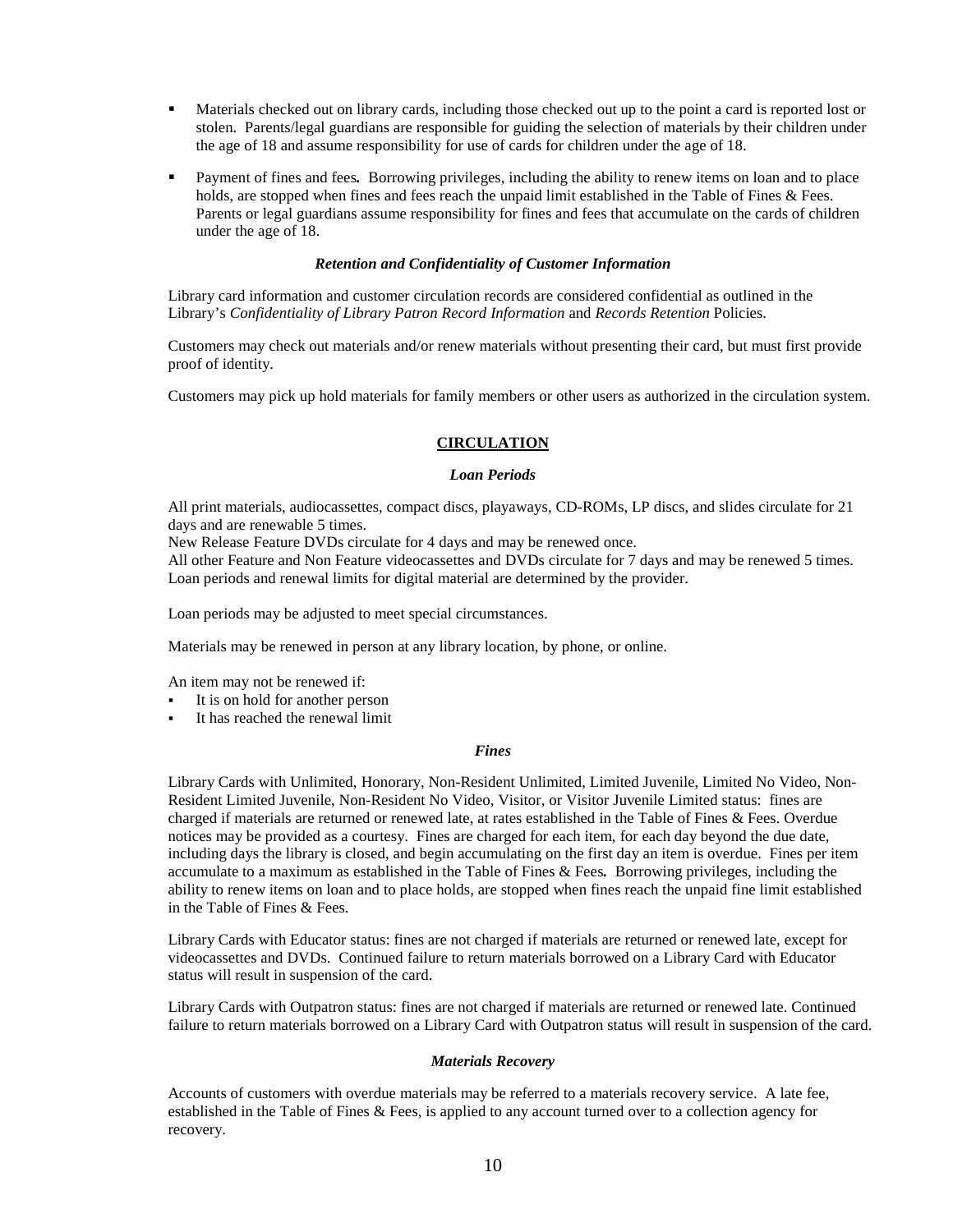#### *Circulation Limits*

Limits are placed on the number of certain types of materials that can be charged to a single library card, including materials obtained through interlibrary loan. These include:

| <b>Playaways</b>              | 10 titles |
|-------------------------------|-----------|
| New Release Feature Film DVDs | 10 titles |
| All other videocassettes/DVDs | 15 titles |
| E-books                       | 10 titles |
| Downloadable audiobooks       | 10 titles |

Limits may also be set for seasonal or special demand materials.

Cards with Educator Status are limited to the following:

- 150 items at any one time
- Limits may also be set for seasonal or special demand materials.

#### *Lost or Damaged Materials*

Borrowers are responsible for returning materials in good condition. A charge may be assessed *for lost* or damaged materials, at rates established in the Library's Table of Fines & Fees, up to the cost of the item if *lost or* damaged beyond repair. Customers may provide a replacement copy in lieu of payment for lost items with the approval of Library staff. Failure to pay for lost or damaged items will result in restricted borrowing privileges.

#### *Placing Holds on Materials*

Cardholders may place holds on most types of materials. A maximum number of items a person can place on hold may be established.

The following materials may not be placed on hold:

- **Reference materials**
- New Release Feature film DVDs

#### *Interlibrary Loan*

Items that are not available in our collection may be requested through interlibrary loan; those items are subject to circulation restrictions established by the owning library.

The following materials may not be obtained through interlibrary loan:

- Items owned by the Library
- Bound or unbound magazines
- **Software**
- Feature film videocassettes and DVDs
- E-books
- Downloadable audiobooks

#### *Using Electronic Resources*

A library card may be required to access selected electronic resources from locations outside the Library and to access the Internet at Library locations. A library card may still be used to access electronic resources if circulation privileges have been stopped due to fines and fees exceeding the established limit.

### **Effective:** September 26, 2010

Mrs. LaMacchia reported that:

### Library Usage

• For the month of August, overall circulation increased by 2.2%, including Main (+13.5%), Avondale (+11.8%), Miami Township (+7.3%) and Pleasant Ridge (+6.3%).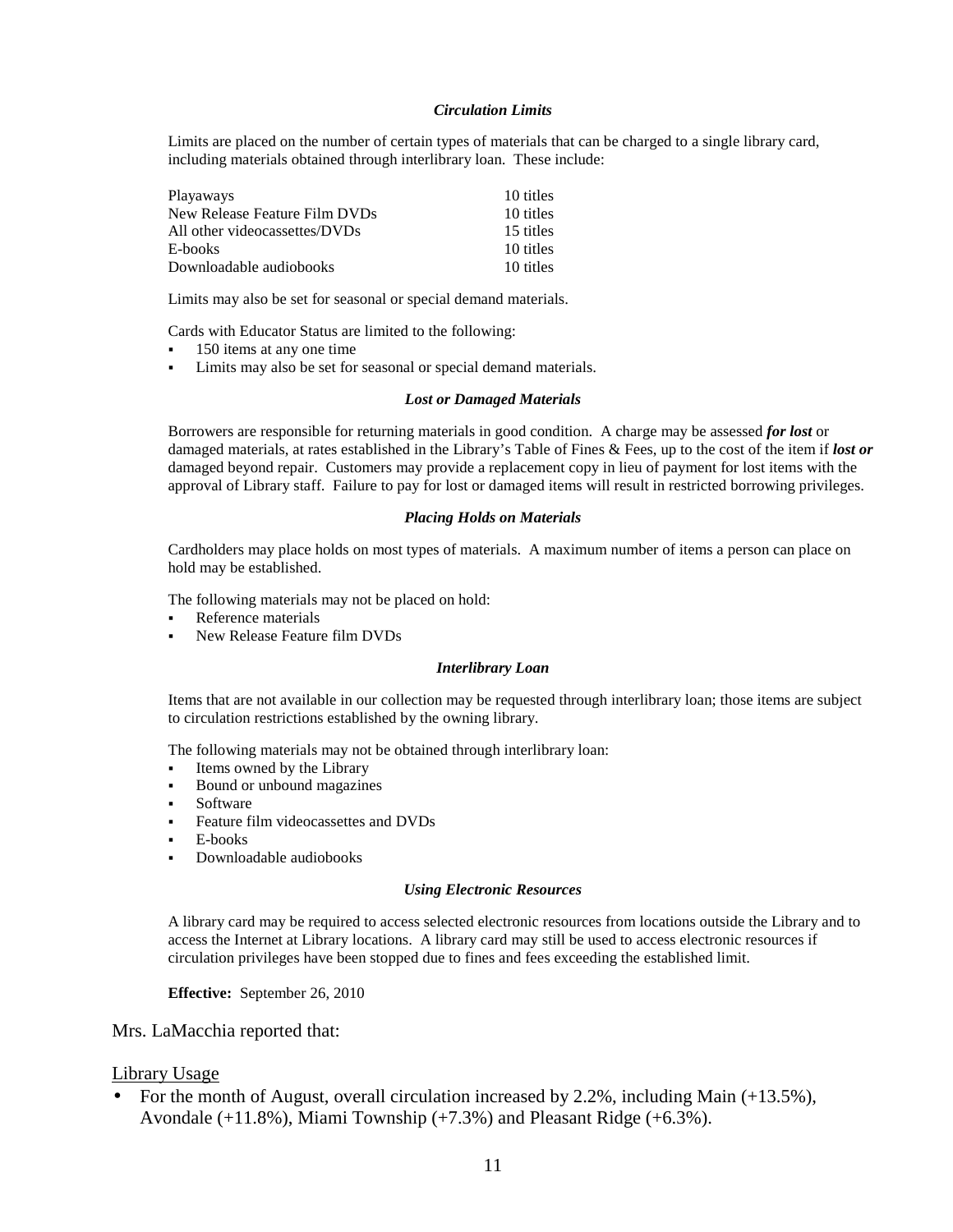Additional usage data from the month:

- Downloadable materials, up 53.8%, 44.5% year-to-date
- Print, up  $2.5\%$
- Audiovisual material, up 1.5%
- Catalog searches, up 39.5%
- Database usage, up 6.1%
- Active cardholders  $= 327,122$
- Holds checked-out  $= 12.6\%$  of total circulation
- Library web pages viewed  $= 5,641,471$
- the top circulating items and statistical reports for the month of August 2010 were submitted.

## **ADMINISTRATION**

## Personnel Changes

Mrs. LaMacchia recommended that the Board approve the following personnel changes effective through August 31, 2010:

| <b>ACTION</b> | <b>AGENCY</b>                | <b>POSITION TITLE</b>   | <b>FTE</b> | <b>EMPLOYEE NAME</b>  | <b>EFFECTIVE</b><br><b>DATE</b> |
|---------------|------------------------------|-------------------------|------------|-----------------------|---------------------------------|
| Retirement    | Genealogy & Local<br>History | Reference Librarian I   | 1.00       | Curtis, Sara          | 08/31/10                        |
| Retirement    | Anderson                     | Reference Librarian I   | 1.00       | Rosenfeld, Jane M.    | 07/31/10                        |
| Promotion     | Cheviot                      | LSA I                   | 0.50       | Dole, Sarah A.        | 08/22/10                        |
| Promotion     | Information & Reference      | <b>LSA II</b>           | 0.50       | Jenkins, Natalie D.   | 07/25/10                        |
| Promotion     | Anderson                     | Reference Librarian I   | 1.00       | Kitchen, Rasalee A.   | 08/08/10                        |
| Promotion     | Corryville                   | Children's Librarian II | 1.00       | Kraus, Katharine A.   | 07/25/10                        |
| Promotion     | Delhi Township               | LSA I                   | 0.50       | Miladinov, Kara A.    | 08/22/10                        |
| Promotion     | Oakley                       | Reference Librarian I   | 1.00       | Molloy, M. K.         | 08/22/10                        |
| Promotion     | <b>Blue Ash</b>              | LSA I                   | 1.00       | Smith, Christopher W. | 08/22/10                        |
| Promotion     | Anderson                     | LSA I                   | 0.50       | Wetzel, Ross L.       | 08/08/10                        |
| Promotion     | <b>Elmwood Place</b>         | Children's Librarian I  | 1.00       | Zillich, Lacey K.     | 08/22/10                        |
| Appointment   | <b>Walnut Hills</b>          | LSA I                   | 0.50       | Arnold, Elizabeth A.  | 08/22/10                        |
| Appointment   | Corryville                   | LSA I                   | 0.50       | Barker, Suzanne E.    | 08/08/10                        |
| Appointment   | Groesbeck                    | <b>Student Shelver</b>  | 0.30       | Barry, Rachel C.      | 07/25/10                        |
| Appointment   | Genealogy & Local<br>History | <b>LSA II</b>           | 0.50       | Gresham, Amy N.       | 08/22/10                        |
| Appointment   | Elmwood Place                | LSA I                   | 0.50       | Hammer, Tiffany V.    | 07/25/10                        |
| Appointment   | Green Township               | <b>Student Shelver</b>  | 0.30       | Hensley, Taylor A.    | 08/08/10                        |
| Appointment   | Clifton                      | LSA I                   | 0.50       | Jeffries, Rachel A.   | 08/08/10                        |
| Appointment   | <b>Circulation Services</b>  | LSA I                   | 0.50       | Kennedy, Laura M.     | 07/25/10                        |
| Appointment   | Groesbeck                    | <b>Student Shelver</b>  | 0.30       | Kinskey, Aaron C.     | 07/25/10                        |
| Appointment   | Madeira                      | <b>Student Shelver</b>  | 0.30       | Kroth, Jacob A.       | 08/22/10                        |
| Appointment   | Oakley                       | <b>Student Shelver</b>  | 0.30       | Ladoucher, Ashley R.  | 07/25/10                        |
| Appointment   | Sharonville                  | <b>Student Shelver</b>  | 0.30       | McFarlane-Blake, Zora | 08/22/10                        |
| Appointment   | St. Bernard                  | LSA I                   | 0.50       | Mitchell, Lyniece S.  | 08/22/10                        |
| Appointment   | <b>Circulation Services</b>  | LSA I                   | 0.50       | Mulcahy, Kenton E.    | 07/25/10                        |
|               | Appointment Green Township   | <b>Student Shelver</b>  | 0.30       | Schmaltz, Jennifer M. | 08/08/10                        |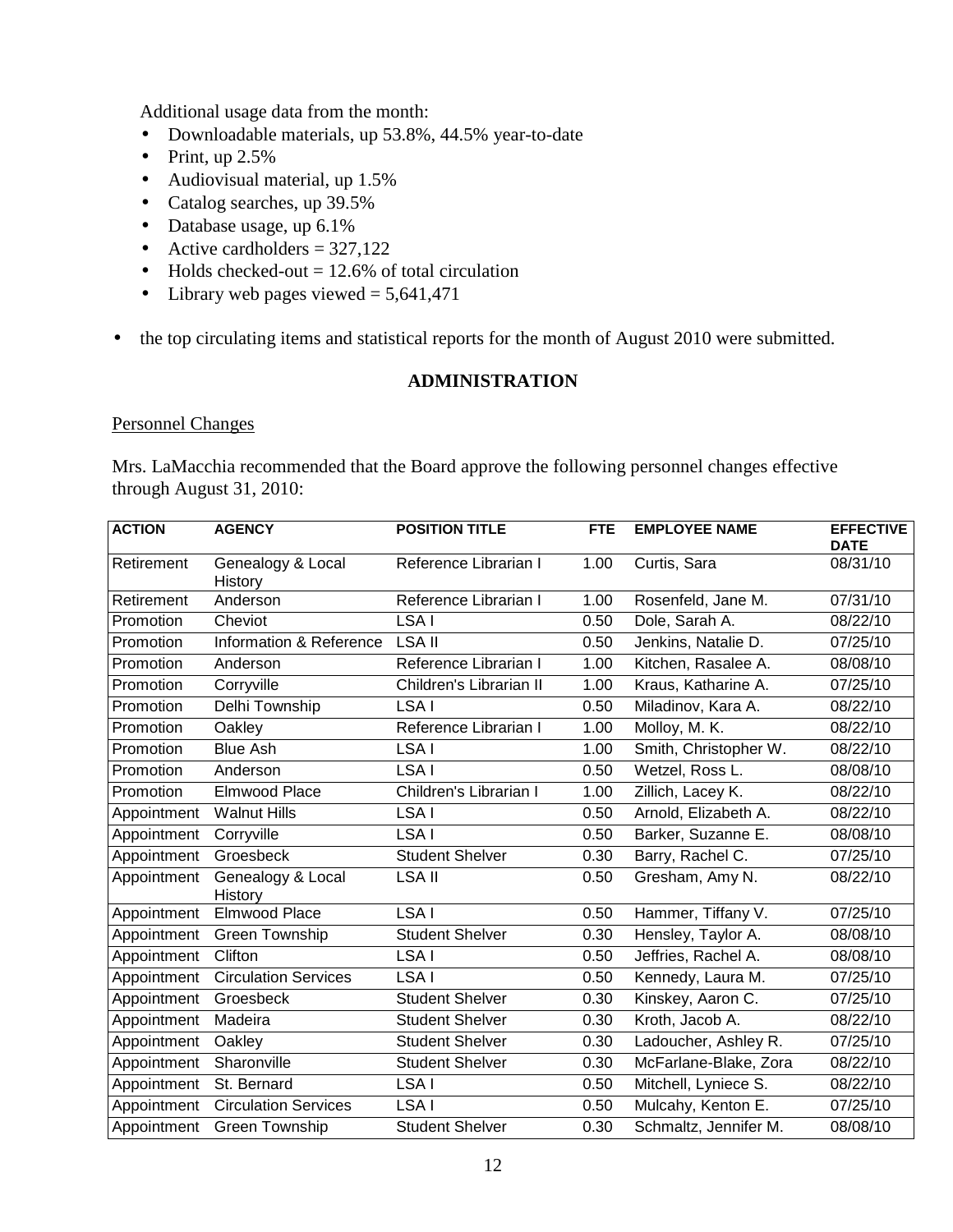| <b>ACTION</b> | <b>AGENCY</b>                  | <b>POSITION TITLE</b>                   | <b>FTE</b> | <b>EMPLOYEE NAME</b>      | <b>EFFECTIVE</b><br><b>DATE</b> |
|---------------|--------------------------------|-----------------------------------------|------------|---------------------------|---------------------------------|
| Appointment   | Clifton                        | LSA I                                   | 0.50       | Stillwell, Geoffery A.    | 07/25/10                        |
| Appointment   | Harrison                       | <b>Student Shelver</b>                  | 0.30       | Wernke, Katherine L.      | 08/08/10                        |
| Appointment   | <b>Library Services</b>        | Web Developer-Internet                  | 1.00       | Wetmore, Brian B.         | 08/22/10                        |
| Change        | <b>Facilities Services</b>     | <b>Facilities Services</b><br>Assistant | 1.00       | Greenlee, Nancy D.        | 08/22/10                        |
| Change        | Popular Library                | Shelver                                 | 0.50       | Ivey, Stacey D.           | 08/22/10                        |
| Change        | <b>Digital Services</b>        | <b>Digital Services</b><br>Assistant    | 1.00       | McCaslin, Vanessa A.      | 08/08/10                        |
| Change        | Symmes Township                | LSA I                                   | 0.50       | Obermeyer, Leslie R.      | 08/22/10                        |
| Change        | Norwood                        | Reference Librarian I                   | 0.50       | Riddell, Sue E.           | 08/22/10                        |
| Change        | <b>Circulation Services</b>    | LSA I                                   | 0.50       | Shannon III, Lester B.    | 08/08/10                        |
| Change        | Mt. Healthy                    | LSA I                                   | 0.50       | Valerius, Sheila M.       | 07/25/10                        |
| Departure     | <b>Computer Services</b>       | Systems Administrator                   | 1.00       | Beard, Christopher S.     | 08/04/10                        |
| Departure     | <b>Blue Ash</b>                | <b>Student Shelver</b>                  | 0.25       | Berus, Rebecca A.         | 08/05/10                        |
| Departure     | <b>Green Township</b>          | <b>Student Shelver</b>                  | 0.30       | Buchert, Carrie E.        | 07/31/10                        |
| Departure     | St. Bernard                    | LSA I                                   | 0.60       | Case, Robyn L.            | 07/31/10                        |
| Departure     | Groesbeck                      | <b>Student Shelver</b>                  | 0.30       | Copes, Kelsey B.          | 08/17/10                        |
| Departure     | <b>North Central</b>           | <b>Student Shelver</b>                  | 0.30       | Geiger, Emily C.          | 08/14/10                        |
| Departure     | Northside                      | LSA I                                   | 0.60       | Harmon, Alice L.          | 07/31/10                        |
| Departure     | Literacy & Homework<br>Support | <b>LSA II</b>                           | 0.60       | Hartig, Matthew D.        | 08/06/10                        |
| Departure     | <b>Circulation Services</b>    | LSA <sub>I</sub>                        | 0.50       | Kissling, Alexandra G.    | 08/16/10                        |
| Departure     | Information & Reference        | Shelver                                 | 0.50       | Kleinfelter, Christen A.  | 08/18/10                        |
| Departure     | <b>Monfort Heights</b>         | <b>Student Shelver</b>                  | 0.25       | Kuhn, Casey L.            | 08/07/10                        |
| Departure     | <b>Circulation Services</b>    | LSA I                                   | 0.50       | McFadden, Joseph M.       | 08/23/10                        |
| Departure     | <b>Computer Services</b>       | <b>Client Services Manager</b>          | 1.00       | Metzger, Julie A.         | 08/30/10                        |
| Departure     | Symmes Township                | LSA I                                   | 0.50       | Nye, Melissa C.           | 08/17/10                        |
| Departure     | <b>Blue Ash</b>                | <b>Student Shelver</b>                  | 0.25       | O'Keefe, Alexander R.     | 08/14/10                        |
| Departure     | Sharonville                    | <b>Student Shelver</b>                  | 0.30       | Palcic, Jacob T.          | 08/19/10                        |
| Departure     | Madeira                        | <b>Student Shelver</b>                  | 0.30       | Penn, Shelby K.           | 07/31/10                        |
| Departure     | Sharonville                    | <b>Student Shelver</b>                  | 0.30       | Petko-Bunney, Hannah M.   | 08/13/10                        |
| Departure     | Madeira                        | LSA I                                   | 0.60       | Petroziello, Matthew C.   | 08/31/10                        |
| Departure     | <b>Outreach Services</b>       | Shelver                                 | 0.50       | Pugh, Mary E.             | 08/13/10                        |
| Departure     | TeenSpot                       | <b>Student Shelver</b>                  | 0.35       | Rogers III, James L.      | 08/21/10                        |
| Departure     | Harrison                       | <b>Student Shelver</b>                  | 0.30       | Sien, Andrew M.           | 08/21/10                        |
| Departure     | Symmes Township                | <b>Student Shelver</b>                  | 0.30       | Sierzputowski, Matthew A. | 08/26/10                        |
| Departure     | Symmes Township                | Reference Librarian I                   | 1.00       | Strubbe, Lisa A.          | 08/18/10                        |
| Departure     | Groesbeck                      | <b>Student Shelver</b>                  | 0.30       | Tonnis, Rachel E.         | 08/19/10                        |
| Departure     | Cheviot                        | LSA I                                   | 0.50       | Weber, Richard D.         | 08/14/10                        |
| Departure     | <b>Materials Retrieval</b>     | Page                                    | 0.50       | Yosef, Adam D.            | 08/11/10                        |

# Prevention of Child Abuse or Molestation Policy

Mrs. LaMacchia recommended approval of a new policy – *Prevention of Child Abuse or Molestation*, which has been reviewed by Robert S Brown. Two Human Resources staff members are trained to provide the staff training on awareness of child sexual abuse that is required by this policy.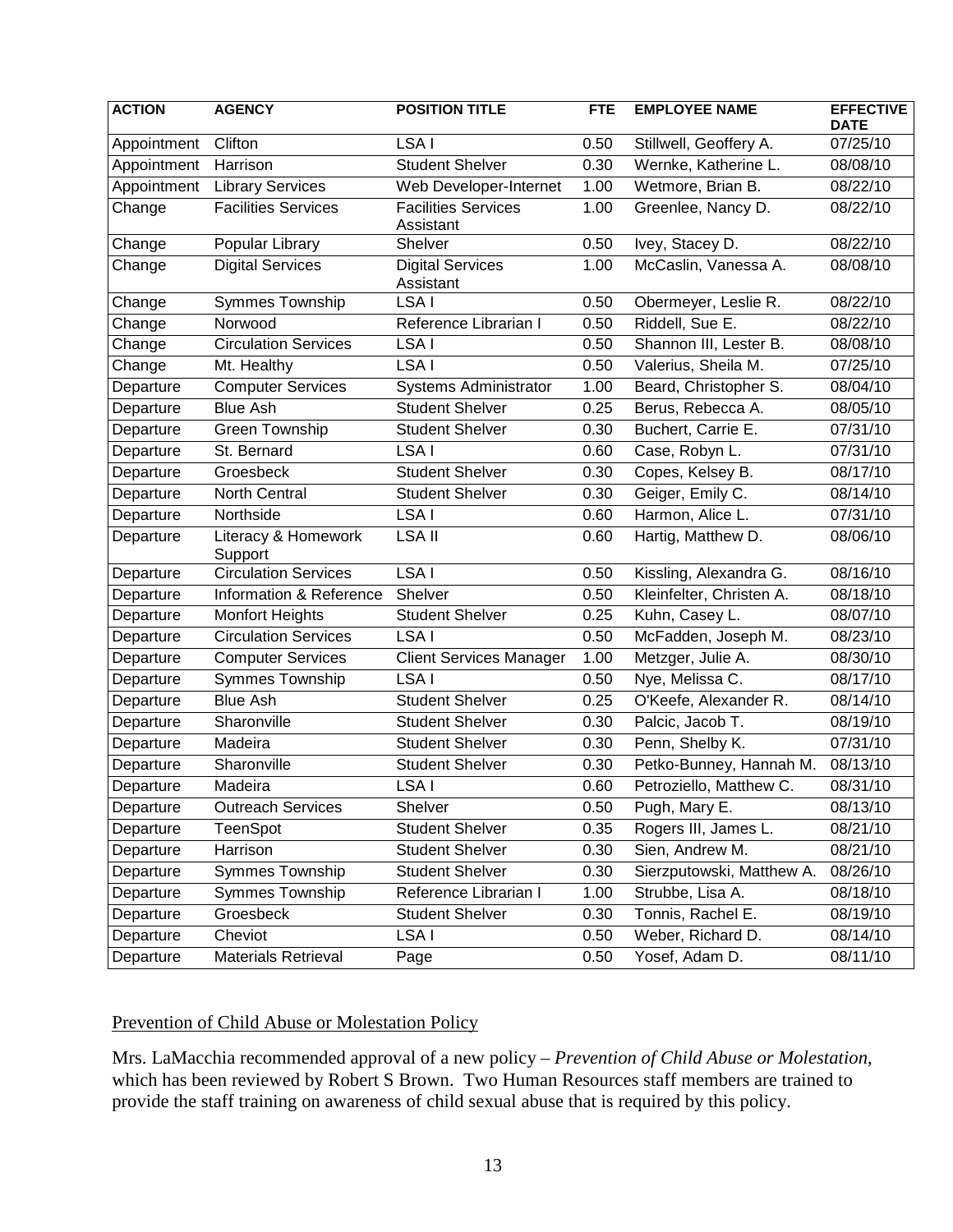### **Prevention of Child Abuse or Molestation**

The Library is committed to providing a safe and secure environment for all children, youth, staff and volunteers who participate in programs and activities sponsored by the Library.

No staff or volunteer who has been convicted of child abuse (either sexual abuse, physical abuse, or emotional abuse) is allowed to work with children or youth in any Library-sponsored activity.

All Youth Services Librarians (Children and Teen), volunteers and other staff involved with children and youth on a regular basis are required to attend Library sponsored training programs that bring awareness about child sexual abuse.

Staff or volunteers will immediately report to their supervisor any observed or disclosed behavior pertaining to child abuse or molestation by a staff member or Library volunteer.

**Effective:** October 1, 2010

Mrs. LaMacchia moved that the Board approve the Library Services and Administration Committee reports as submitted, including Committee recommendations regarding revisions to the Board By-Laws and the Library Card and Circulation Policy, as well as personnel changes and adoption of the Prevention of Child Abuse or Molestation policy. Mr. Moran seconded.

Voting for the motion: Mr. Hendon, Mrs. LaMacchia, Mr. Moran, Mr. Sittenfeld, Mr. Wright and Mrs. Khoury … 6 ayes. The motion carried. **(55-2010)**

## **FISCAL OFFICER'S REPORT**

Ms. Schoettker reported that:

### Public Library Fund

• year-to-date through September, the Public Library Fund has provided \$27.5 million in revenue – down 10% from last year but slightly (1%) ahead of the estimate.

### Tax Levy Funding

• 2010 Final Settlement – With completion of the 2<sup>nd</sup> half real estate tax settlement, Hamilton County distributed \$8.3 million to the Library. Gross levy receipts for the year to date are \$18.6 million; net of election expenses and county fees, \$18.2 million. Approximately \$1 million remains due from the State of Ohio for reimbursement of  $2<sup>nd</sup>$  half homestead and rollback reductions.

|                         | $1st$ Half      | $2nd$ Half     | Total           |
|-------------------------|-----------------|----------------|-----------------|
| <b>Gross Receipts</b>   | \$10,223,265.20 | \$8,393,550.28 | \$18,616,815.48 |
| <b>Election Expense</b> | $-174,050.68$   |                | $-174,050.68$   |
| <b>County Fees</b>      | $-133,582.02$   | $-102,030.14$  | $-235,612.16$   |
| Net Receipts            | \$9,915,632.50  | \$8,291,520.14 | \$18,207,152.64 |

• **2011 Estimate** – The Hamilton County Auditor has estimated 2011 revenue for the Library at \$19,620,000.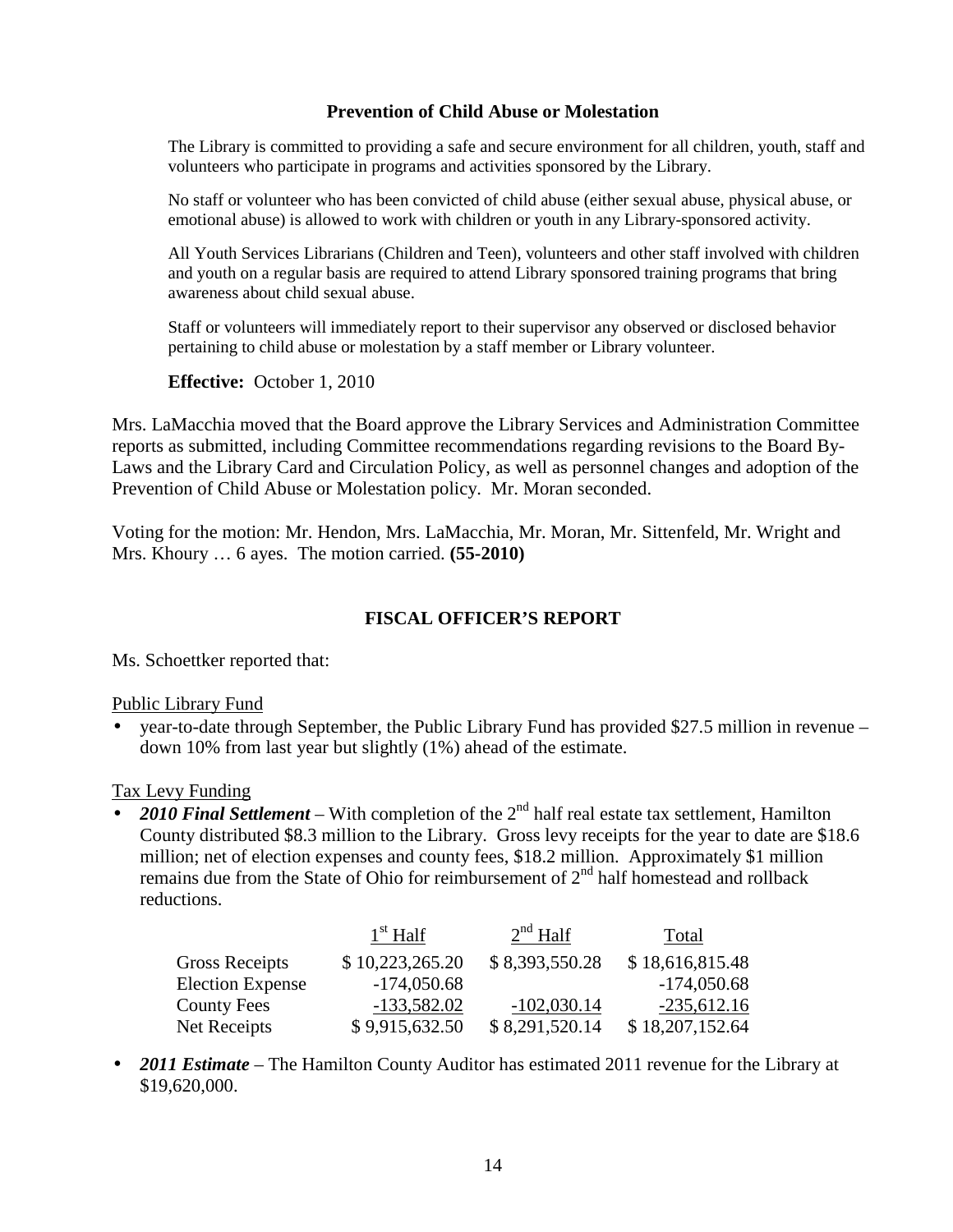### Monthly Financial Report

• the financial report was submitted for the period ending August 31, 2010.

## Investment Report

• the investment report was submitted for the month ending August 31, 2010.

Mr. Hendon moved that the Board approve the Fiscal Officer's Report, including the financial and investment reports, as submitted. Mr. Moran seconded.

Voting for the motion: Mr. Hendon, Mrs. LaMacchia, Mr. Moran (except pass on investment report), Mr. Sittenfeld, Mr. Wright and Mrs. Khoury … 6 ayes. The motion carried. **(56-2010)**

## **FINANCE AND AUDIT COMMITTEE REPORTS**

No report.

# **FACILITIES COMMITTEE REPORT**

Mr. Hendon reported that:

## 2009/10 Ongoing Maintenance Project

Mr. Hendon presented the following change order and recommended confirmation of approval in accordance with the contingency. The amount of the change order is the remaining balance of a total cost of \$20,114.00 after payment of \$7,236.00 from the contract allowance.

• Change Order No. TC-02-01 in the amount of \$12,878.00 to J K Meurer Corporation for repair of asphalt paving at the Delhi Township Branch.

### Elmwood Place Branch Rent

Mr. Hendon reported that a letter from Stephanie Morgan, Mayor of the Village of Elmwood Place, demands \$400 rent per month, effective November 1, for space the Library has occupied since 1977 to operate the Elmwood Place Branch. Rent of \$100 per month was paid until 2002, when the Village Council passed a resolution waiving it. No rent has been paid since 2002 and there is no lease.

As stated in Ms. Fender's reply to Mayor Morgan, the Library pays for its own electric so there is no additional cost to the Village for computer equipment added this year. The Mayor's reference to a faulty computer installation can only refer to the addition of electrical circuits, since PCs are simply plugged in and require no special installation. The Library denies that the electrician installing these circuits caused any damage.

Given the significant investment the Library already makes in Elmwood Place and the low utilization of the branch, we cannot justify rent for this facility. Mr. Hendon recommended that action on this matter be postponed until a response to Mr. Fender's letter is received.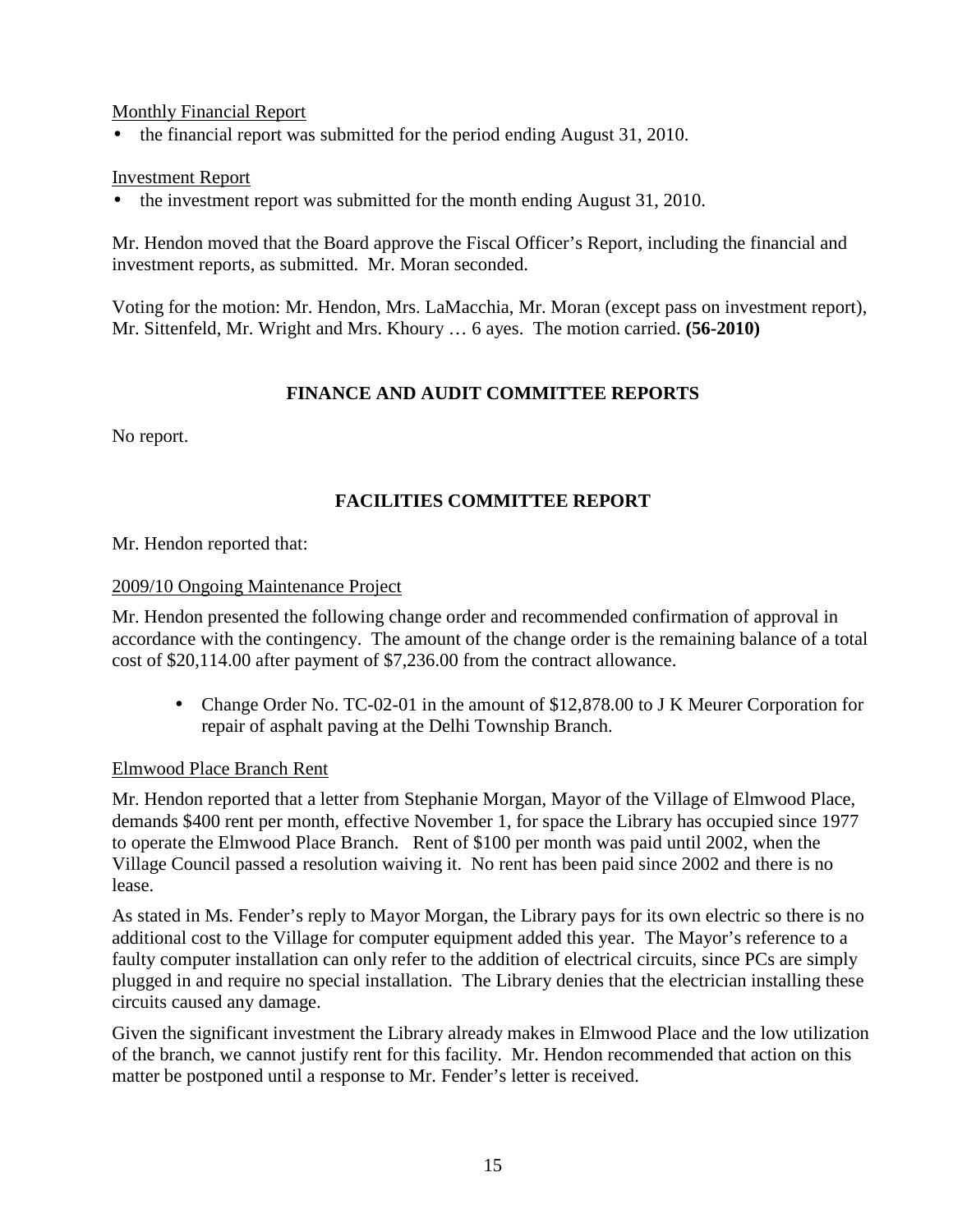## Sale of Former Bond Hill Branch Site – 1703 Dale Road

Mr. Hendon reported that two offers have been received for the former Bond Hill Branch, located at 1703 Dale Road, which has been on the market since the branch was relocated in August 2007. The initial appraisal set the value at \$150,000, but a second appraisal dropped it to \$70,000.

Negotiation of the first offer of \$50,000 has increased it to a final offer of \$55,000.

As stated in the report, a second offer proposes a land contract with monthly payments of \$500 beginning in January 2011 and continuing until January 2020.

Mr. Hendon moved that the Board approve the Facilities Committee Report as submitted, including confirmation of the change order and approval of the sale of property at 1703 Dale Road for \$55,000. Mr. Moran seconded.

Voting for the motion: Mr. Hendon, Mrs. LaMacchia, Mr. Moran, Mr. Sittenfeld, Mr. Wright and Mrs. Khoury … 6 ayes. The motion carried. **(57-2010)**

Mr. Sittenfeld asked for an update on the Brookline Avenue property. In response to his questions, Ms. Fender reported that the Library has incurred expenses very similar to those projected and reported at the time the donation of the property was accepted, including tree removal, grass cutting, minimal utilities, security and insurance. She reported that fund raising is slow but active.

## **DEVELOPMENT COMMITTEE REPORT**

Ms. Fender reported that:

## The Library

• Jazz educator Jamey Aebersold made his fifth annual donation (\$3,000 annual average) to sponsor jazz concerts from September through May at the Main Library.

### Library Foundation

- the Library Foundation received a \$1 million gift from the Joseph S. Stern Jr. Family Fund of the Greater Cincinnati Foundation, which will be the cornerstone for a permanent endowment fund. At his last Board Meeting on September 8, 2003, Mr. Stern stated that " I would like to close my terms as Library Trustee by helping the Foundation get off to a good start by granting it at least \$1 million - the income to be used for annual operating expenses." The Foundation's Executive Committee met on September 2 to discuss investment options, endowment language and financial review criteria for this and future gifts.
- the "Wicked" fundraising event featuring author Gregory Maguire will be held September 21.

### Friends of the Public Library

• the Friends "End of Summer Sale" August 12–15 grossed \$27,450. The next sale will be at the Mariemont Library September 17–18.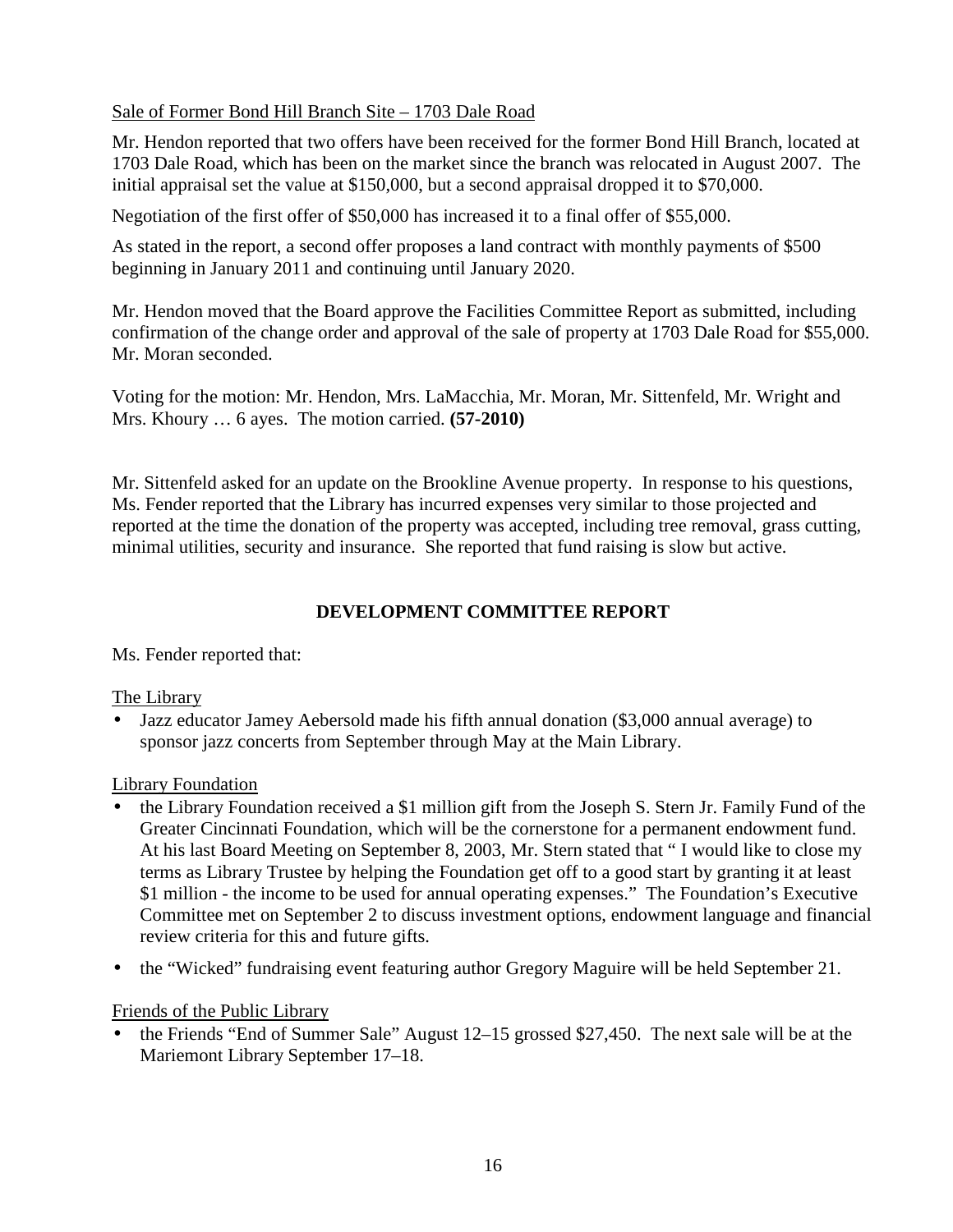Anderson Township Library Association

• Long-term volunteer Laurie Jacobs will succeed Mary Sue Kamphaus as co-chair of the Anderson Township Library Association. Ms. Kamphaus will remain on the committee and as chair head for the fiction group.

In response to a question from Mrs. Khoury, Ms. Fender advised that no information has been received from the Hamilton County Commissioners regarding their appointment of a new board member.

The report was received and filed.

# **COMMUNITY AND PUBLIC RELATIONS COMMITTEE REPORT**

Mr. Sittenfeld reported on planning and promotion, specifically the America I AM Reading program, author visits by Gregory Maguire and Greg Mortenson, Books by the Banks, MidPoint Music Fest and Artifacts Excavated at The Banks. He completed the report with the presentation of notable media coverage and press releases. The report was received and filed.

# **LEGISLATIVE AFFAIRS AND LAW COMMITTEE REPORT**

Mr. Wright reported that:

Commission on Local Government Reform and Collaboration

• the final report of The Commission on Local Government Reform and Collaboration, formed as a result of HB 521, was issued with this language regarding public libraries: "Recommendation: The State Library of Ohio research issues of collaborations, mergers and consolidation of library systems."

Legislator Visits

• Ten legislators have now visited our branch libraries over the summer to congratulate student participants in the Summer Reading Program and see the new Early Literacy Stations in use. We continue to work with Alicia Reece's office to schedule her visit.

The report was received and filed.

# **AD HOC STRATEGIC PLAN COMMITTEE REPORT**

### Strategic Plan Update

Mr. Hendon reported that data from surveys, observations and circulation behavior have been analyzed, resulting in the formation of 10 cardholder clusters representing types of Library use and other shared traits. A brief summary of these ten clusters is:

Passionate Patrons – Use all formats and visit the Library once per week or more often. Passionate Pupils – Age 7-12, who visit the Library weekly to borrow children's materials. Wave Riders – Borrow printed/download digital materials and visit the Library weekly.